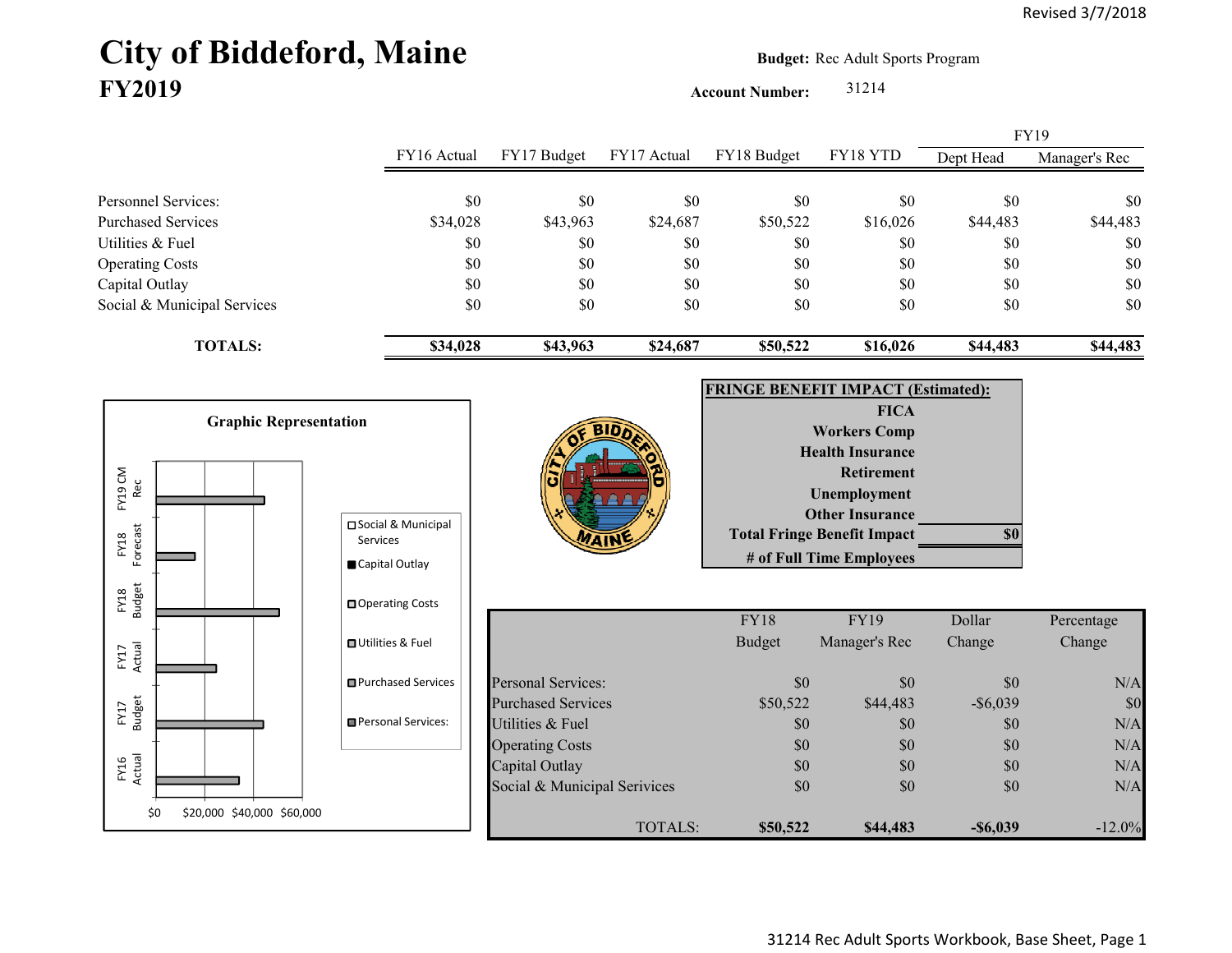## Purchased Services

| Account |                                   | FY16     | FY17     | FY17     | <b>FY18</b> | <b>FY18</b>  | <b>FY19</b> |           |
|---------|-----------------------------------|----------|----------|----------|-------------|--------------|-------------|-----------|
| Number  | Description                       | Actual   | Budget   | Actual   | Budget      | YTD 02/28/18 | Dept Head   | Mgr's Rec |
|         | 60365 Recreation Programs Expense | \$34,028 | \$43,963 | \$24,687 | \$50,522    | \$16,026     | \$44,483    | \$44,483  |
| Totals  |                                   | \$34,028 | \$43,963 | \$24,687 | \$50,522    | \$16,026     | \$44,483    | \$44,483  |